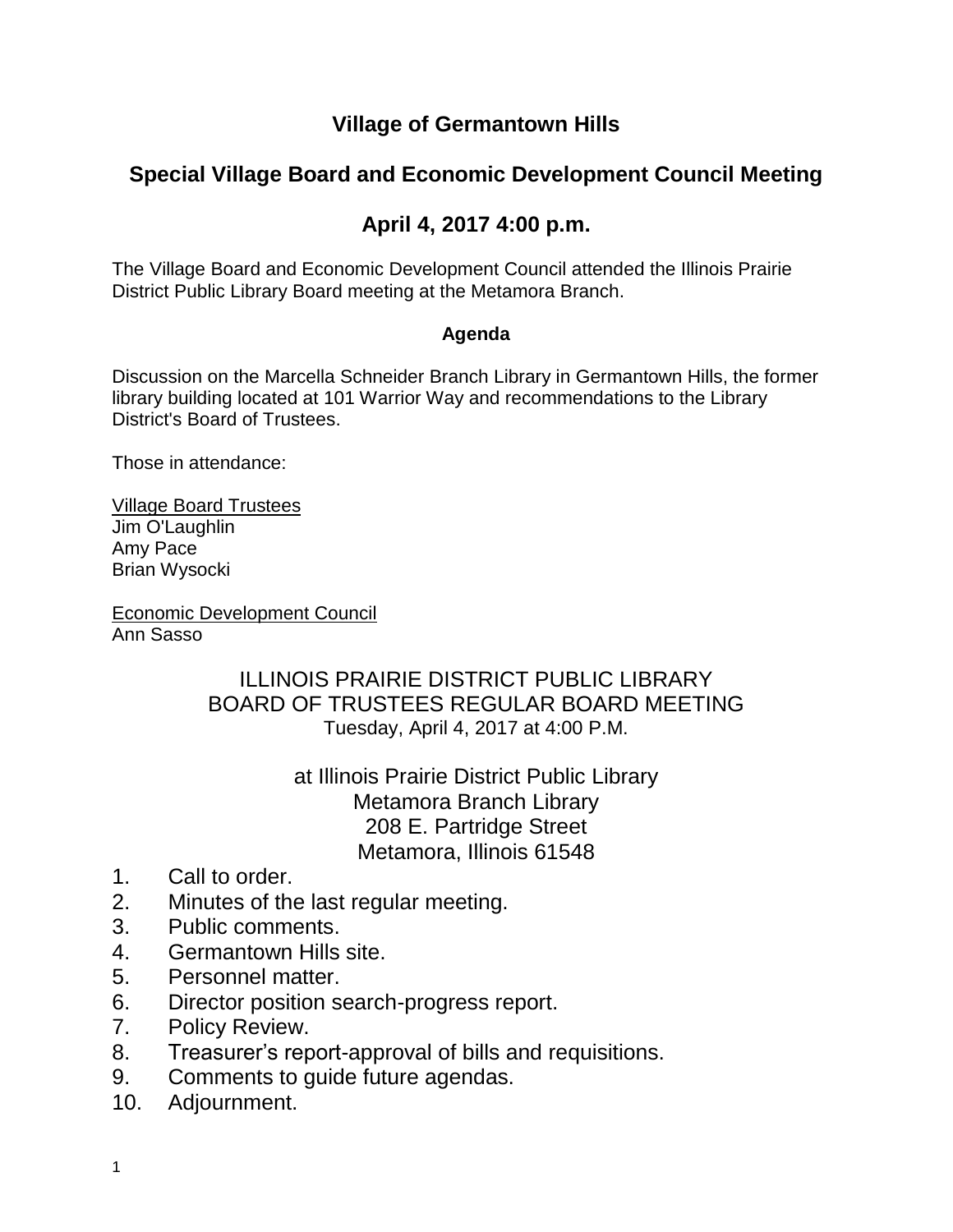The Library Board meeting was called to order at 4:00 p.m. Village Board Trustees, EDC members and others spoke during public comments.

Mike Hinrichsen stated the Village is pleased about the hours but it would be helpful to understand how the board is going to measure the success. Mike asked if the Village will have an opportunity to collaborate on what success would be since they are still in the process of getting books and programs and having these in place will develop even more interest.

Ken Maurer stated they would want to look at usage. Kim Scurlock, Assistant Librarian, stated they already have sign in sheets tracking the number of people at each library and the usage.

Laurie Walker, resident of Metamora stated she is a strong supporter of the community and the library. She offered to help in any way she can.

Jack Weddle, library board member, stated they know they need to do improvements at the other libraries but needed to see where they were with Germantown Hills.

Jim O'Laughlin thanked the library board for the library and the increased hours.

Donna Adami, Washburn Librarian stated they are in need of more hours and computers. Ken Maurer stated she should let the library board know the hours and the number of computers that are needed.

Kim Scurlock, Assistant Librarian stated she has worked at the library for 19 years. She noted most of the programs are in Metamora and all the residents are welcome to come to the Metamora Branch. She stated she welcomes the suggestions on programs.

Ken Maurer agreed the need to have a plan to look at the needs of all of the library branches.

Ann Sasso indicated a question had been raised on the comment in the MTCO brochure about sponsoring a book through the Jr. Women's Club. The article made it appear there are limited funds available which is not what the library financials have indicated. Kim explained the book sponsorship program and it was unclear who made the statement.

Ann Sasso noted the confusion at these meetings with some of the employees being very defensive when this should be a team effort to want the Germantown Hills branch to be successful. She also noted there might be programs that could be a good fit in the Germantown Hills facility and all communities would be welcome to take advantage of those too.

Kitty Cullet thanked the library board for reconsidering the employment of a Germantown Hills resident.